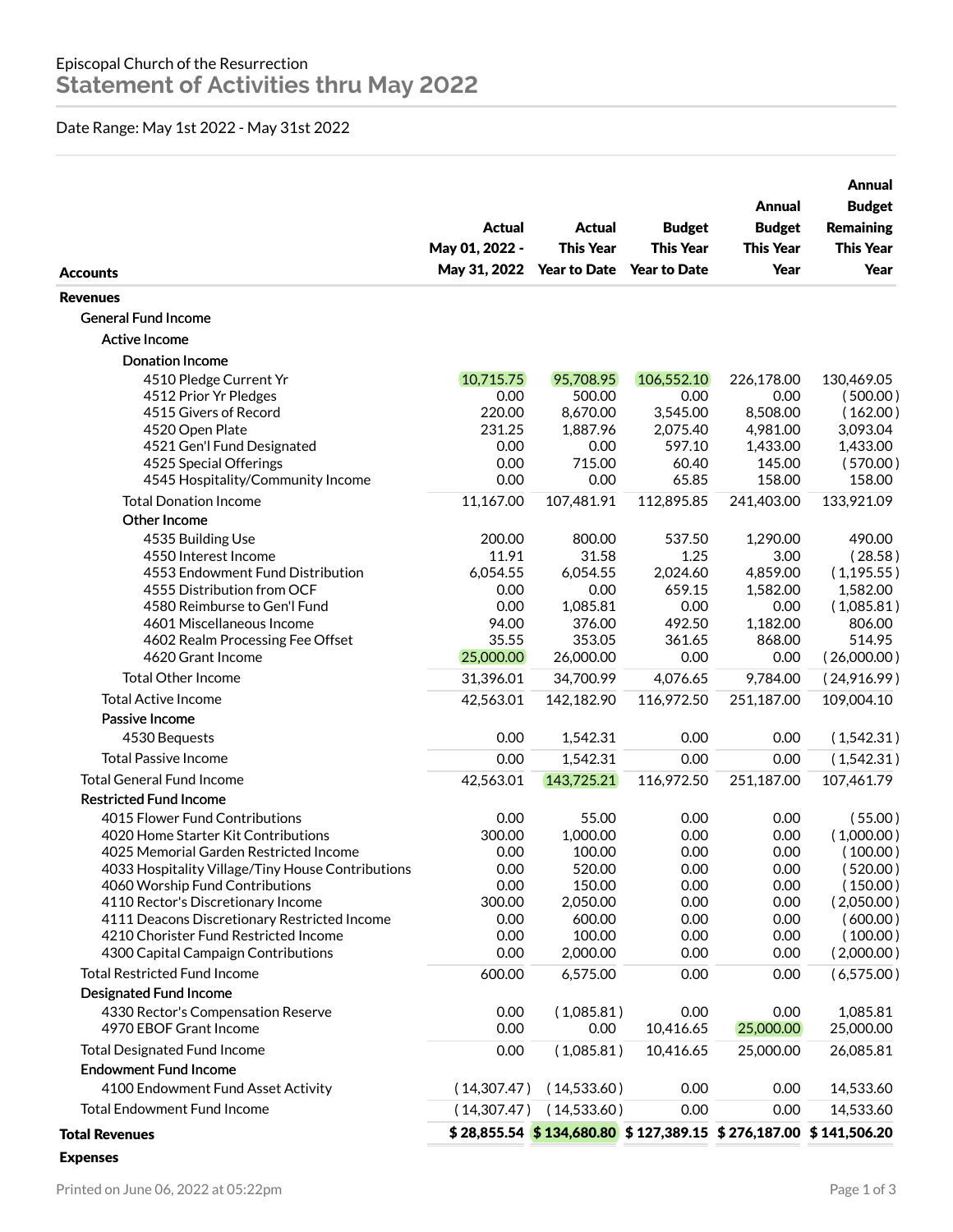|                                                            |                                 |                                   | <b>Budget</b>        | <b>Annual</b><br><b>Budget</b> | <b>Annual</b><br><b>Budget</b><br><b>Remaining</b><br><b>This Year</b><br>Year |
|------------------------------------------------------------|---------------------------------|-----------------------------------|----------------------|--------------------------------|--------------------------------------------------------------------------------|
|                                                            | <b>Actual</b><br>May 01, 2022 - | <b>Actual</b><br><b>This Year</b> |                      |                                |                                                                                |
|                                                            |                                 |                                   | <b>This Year</b>     | <b>This Year</b>               |                                                                                |
| <b>Accounts</b>                                            | May 31, 2022                    | <b>Year to Date</b>               | <b>Year to Date</b>  | Year                           |                                                                                |
| <b>General Fund Expense</b>                                |                                 |                                   |                      |                                |                                                                                |
| <b>GF Active Expenses</b>                                  |                                 |                                   |                      |                                |                                                                                |
| <b>Clergy Compensation</b>                                 |                                 |                                   |                      |                                |                                                                                |
| Rector                                                     |                                 |                                   |                      |                                |                                                                                |
| 5010 Salary/Housing/Utilities                              | 7,407.00                        | 37,035.00                         | 37,775.85            | 90,662.00                      | 53,627.00                                                                      |
| 5012 Health Insurance                                      | 3,021.00                        | 15,105.00                         | 14,500.00            | 34,800.00                      | 19,695.00                                                                      |
| 5014 Life Insurance                                        | 26.80                           | 134.00                            | 134.15               | 322.00                         | 188.00                                                                         |
| 5016 Pension                                               | 1,486.26                        | 7,431.30                          | 6,799.60             | 16,319.00                      | 8,887.70                                                                       |
| 5018 Workers Comp                                          | 44.86                           | 196.93                            | 291.65               | 700.00                         | 503.07                                                                         |
| 5020 Local Travel                                          | 0.00                            | 0.00                              | 327.50               | 786.00                         | 786.00                                                                         |
| 5021 Business Expense Plan                                 | 0.00                            | 0.00                              | 400.00               | 960.00                         | 960.00                                                                         |
| 5022 Rector's Telephone                                    | 0.00                            | 0.00                              | 367.10               | 881.00                         | 881.00                                                                         |
| 5024 Convention & Clergy Conf<br>5026 Continuing Education | 0.00<br>0.00                    | 0.00<br>0.00                      | 208.35<br>250.00     | 500.00<br>600.00               | 500.00<br>600.00                                                               |
|                                                            |                                 |                                   |                      |                                |                                                                                |
| <b>Total Rector</b>                                        | 11,985.92                       | 59,902.23                         | 61,054.20            | 146,530.00                     | 86,627.77                                                                      |
| <b>Other Clergy</b>                                        | 0.00                            | 0.00                              | 200.00               | 480.00                         | 480.00                                                                         |
| 5030 Convention and Clergy Conf                            |                                 |                                   |                      |                                |                                                                                |
| <b>Total Other Clergy</b>                                  | 0.00                            | 0.00                              | 200.00               | 480.00                         | 480.00                                                                         |
| <b>Total Clergy Compensation</b>                           | 11,985.92                       | 59,902.23                         | 61,254.20            | 147,010.00                     | 87,107.77                                                                      |
| Lay Staff Compensation<br>5040 Parish Admin Salary         |                                 |                                   | 11,333.35            |                                | 18,700.00                                                                      |
| 5041 Salary Pending                                        | 1,700.00<br>225.00              | 8,500.00<br>225.00                | 0.00                 | 27,200.00<br>0.00              | (225.00)                                                                       |
| 5050 Music Director/Parish Musician                        | 1,250.00                        | 6,250.00                          | 6,250.00             | 15,000.00                      | 8,750.00                                                                       |
| 5052 Chorister Director Salary                             | 666.66                          | 1,999.98                          | 1,250.00             | 3,000.00                       | 1,000.02                                                                       |
| 5056 Substitute/ Saturday Musician                         | 0.00                            | 0.00                              | 900.00               | 2,160.00                       | 2,160.00                                                                       |
| 5058 Choir Assistant                                       | 666.66                          | 1,999.98                          | 1,250.00             | 3,000.00                       | 1,000.02                                                                       |
| 5060 Child Care Staff                                      | 0.00                            | 0.00                              | 650.00               | 1,560.00                       | 1,560.00                                                                       |
| 5061 Christian Ed Director                                 | 0.00                            | 0.00                              | 2,460.00             | 5,904.00                       | 5,904.00                                                                       |
| 5062 Christian Ed Staff                                    | 0.00                            | 0.00                              | 2,429.15             | 5,830.00                       | 5,830.00                                                                       |
| 5080 Parish Admin Pension<br>5090 FICA/Medicare/Wrks Comp  | 0.00<br>366.13                  | 0.00<br>1,625.56                  | 1,020.00<br>2,328.75 | 2,448.00<br>5,589.00           | 2,448.00<br>3,963.44                                                           |
| 5154 Custodial Staff                                       | 0.00                            | 802.50                            | 1,300.00             | 3,120.00                       | 2,317.50                                                                       |
| <b>Total Lay Staff Compensation</b>                        | 4,874.45                        | 21,403.02                         | 31,171.25            | 74,811.00                      | 53,407.98                                                                      |
| Utilities, Buildings, Grounds                              |                                 |                                   |                      |                                |                                                                                |
| 5150 Electricity                                           | 862.75                          | 3,860.28                          | 3,773.35             | 9,056.00                       | 5,195.72                                                                       |
| 5151 Water/Sewer                                           | 477.29                          | 1,644.94                          | 1,708.75             | 4,101.00                       | 2,456.06                                                                       |
| 5152 Refuse Collection                                     | 64.10                           | 320.50                            | 331.65               | 796.00                         | 475.50                                                                         |
| 5153 Security Services                                     | 258.00                          | 497.85                            | 189.15               | 454.00                         | (43.85)                                                                        |
| 5155 Groundskeeping                                        | 200.00                          | 1,000.00                          | 1,118.35             | 2,684.00                       | 1,684.00                                                                       |
| 5157 Prop. & Liability Insurance                           | 0.00                            | 1,145.25                          | 1,792.90             | 4,303.00                       | 3,157.75                                                                       |
| 5158 Property, Maintenance & Supplies                      | 189.45                          | 189.45                            | 2,077.90             | 4,987.00                       | 4,797.55                                                                       |
| Total Utilities, Buildings, Grounds                        | 2,051.59                        | 8,658.27                          | 10,992.05            | 26,381.00                      | 17,722.73                                                                      |
| Office                                                     |                                 |                                   |                      |                                |                                                                                |
| 5042 Bookkeeper                                            | 375.00                          | 2,140.25                          | 2,250.00             | 5,400.00                       | 3,259.75                                                                       |
| 5161 Office Supplies<br>5162 Copier Contract               | 17.00<br>157.33                 | 331.74<br>889.48                  | 1,064.15<br>1,240.00 | 2,554.00<br>2,976.00           | 2,222.26<br>2,086.52                                                           |
| 5163 Telephone                                             | 109.08                          | 541.07                            | 586.25               | 1,407.00                       | 865.93                                                                         |
| 5165 Bank Service Chg                                      | 0.00                            | 0.00                              | 7.10                 | 17.00                          | 17.00                                                                          |
| 5166 Accounting                                            | 0.00                            | 12.00                             | 73.35                | 176.00                         | 164.00                                                                         |
| 5167 Internet Services                                     | 69.98                           | 479.42                            | 583.35               | 1,400.00                       | 920.58                                                                         |
| 5171 PayPal Fees                                           | 6.18                            | 30.00                             | 95.00                | 228.00                         | 198.00                                                                         |
| 5172 Office Equipment                                      | 0.00                            | 0.00                              | 335.85               | 806.00                         | 806.00                                                                         |
| 5173 Realm Subscription                                    | 0.00                            | 822.00                            | 800.00               | 1,920.00                       | 1,098.00                                                                       |
| 5174 Realm Processing Fees                                 | 134.26                          | 570.92                            | 516.25               | 1,239.00                       | 668.08                                                                         |
| <b>Total Office</b>                                        | 868.83                          | 5,816.88                          | 7,551.30             | 18,123.00                      | 12,306.12                                                                      |